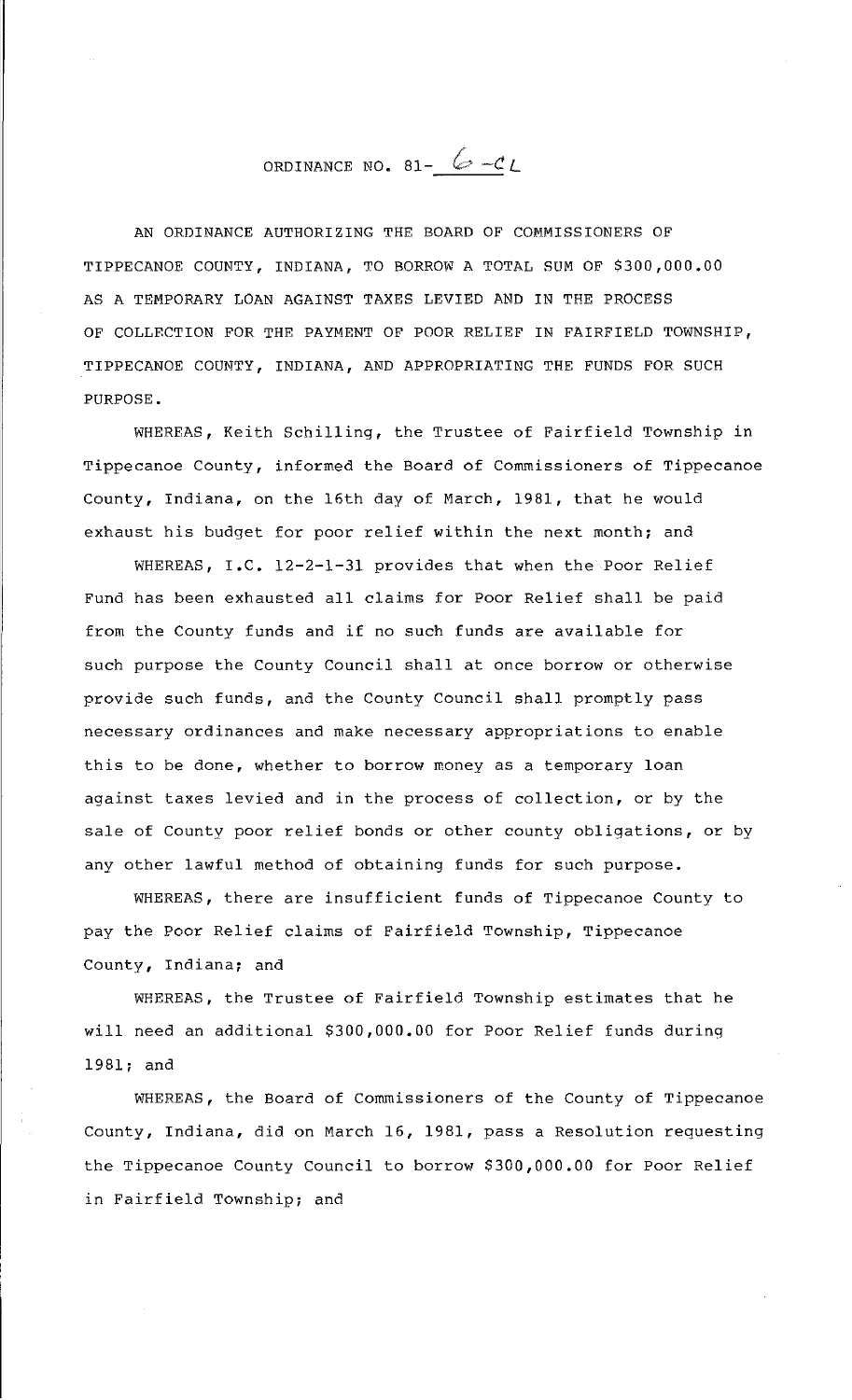WHEREAS, notice has been given as by law provided of a meeting to be held on Tuesday, April 14, 1981, at 2:00 p.m. in the Public Meeting Room in the Tippecanoe County Office Building by the Tippecanoe County Council to consider the request filed with them for the Tippecanoe County Council to borrow \$300,000.00 as a temporary loan against taxes levied and in the process of collection for the payment of poor relief claims in Fairfield Township, Tippecanoe County, Indiana, because all the County Poor Relief Funds have been exhausted; and

WHEREAS, such request has now come before the Tippecanoe County Council at its regular April meeting held on the 14th day of April, 1981; and

WHEREAS, the Tippecanoe County Council has been informed that there are no County funds for the payment of Township Poor Relief Claims; and

WHEREAS, the Tippecanoe County Council does now find that a necessity exists for the making of additional appropriations and the borrowing of funds as requested by the Board of Commissioners in order that Fairfield Township Poor Relief claims may be paid and that this shall be done as soon as possible.

NOW, THEREFORE, BE IT ORDAINED by the Tippecanoe County Council:

Section 1. The Board of Commissioners of the County of Tippecanoe is hereby authorized to make a loan for and on behalf of said County for the purpose of procurring funds to be loaned to Fairfield Township of said County for the payment of Poor Relief Claims of said Township and the incidental expenses therewith which loan shall be in the amount of \$300,000.00 and shall be evidenced by a negotiable promissory note of the County.

Section 2. Said note shall be the direct obligation of Tippecanoe County in the amount of \$300,000.00 and shall bear interest at a rate or rates of not exceeding six (6%) percent.

 $-2-$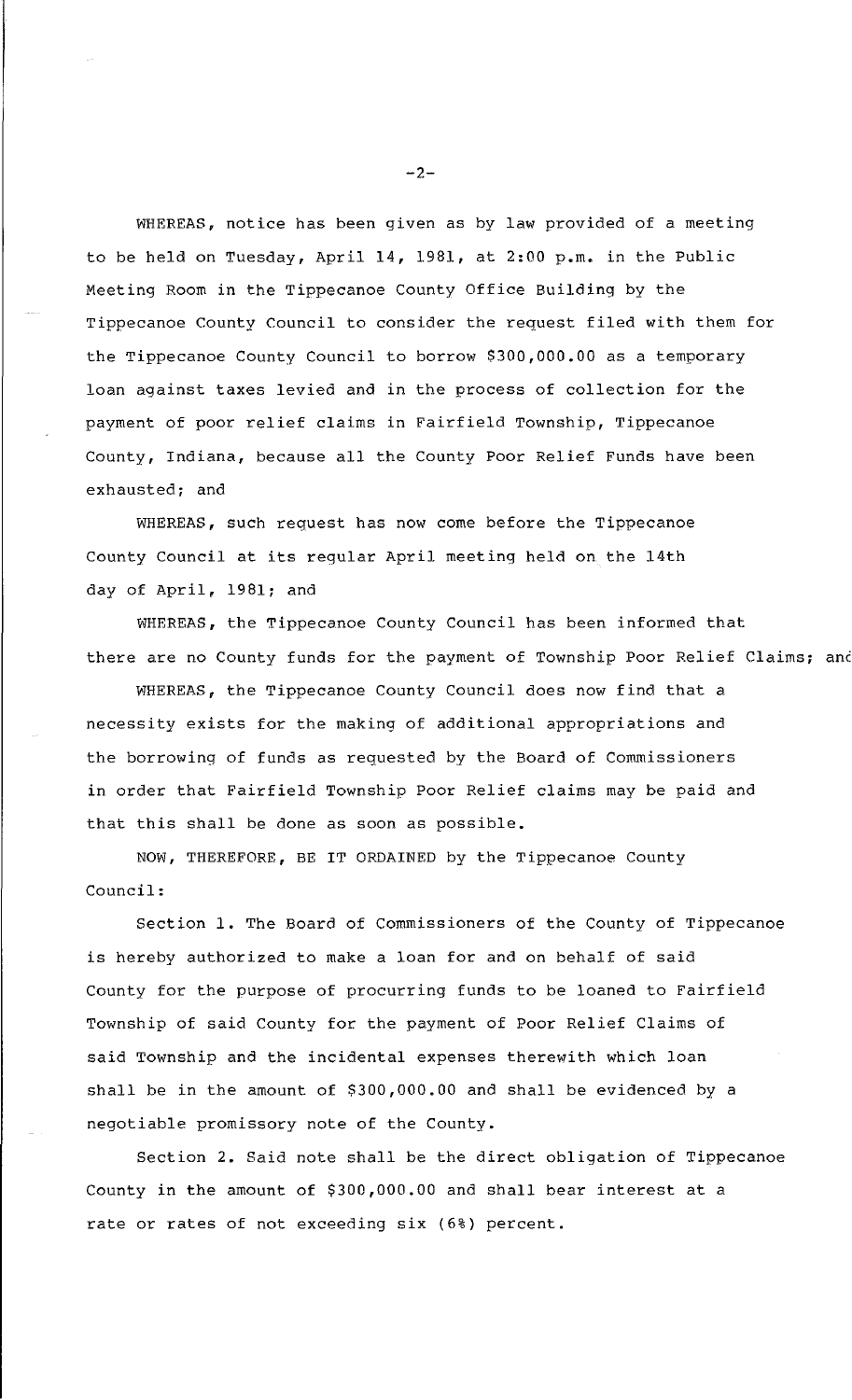Section 3. Said loan shall be a temporary loan against taxes levied and in the process of collection for the payment of poor relief in Fairfield Township, Tippecanoe County and shall be paid out of the Poor Relief taxes levied and collected prior to December 31, 1981.

Section 4. Such note shall be issued in the name of the Board of Commissioners of the County of Tippecanoe and executed by the Council of said County and the seal of the County shall be affixed thereto and attested by the signature of the Auditor.

Section 5. Such note shall be dated May 1, 1981, and shall be payable at the Office of the Tippecanoe County Treasurer, in the Tippecanoe County Office Building, on December 31, 1981, and all interest thereon shall cease on such date.

Section 6. Such note shall be sold by the Tippecanoe County Auditor to the highest bidder therefor, but in no event for less than par and accrued interest to date of delivery thereof.

Section 7. Prior to the sale of said notes, notice shall be given by the Auditor by publication in the Journal & Courier and the Lafayette Leader, newspapers published and of general circulation in Tippecanoe County the date of which publication shall be at least ten days prior to the date fixed for the sale of such note.

Section 8: In the event on the date of sale no bids are received for such notes at par and accured interest to date of delivery, the auditor shall have authority thereafter to sell all or any part of such notes at private sale at not less than par and accrued interest to date of delivery, or may issue and deliver the same at not less than par and accrued interest to date of delivery to any person or persons holding lawful accrued claims against the county duly approved by the Board of County Commissioners, in payment of such claims.

 $-3-$